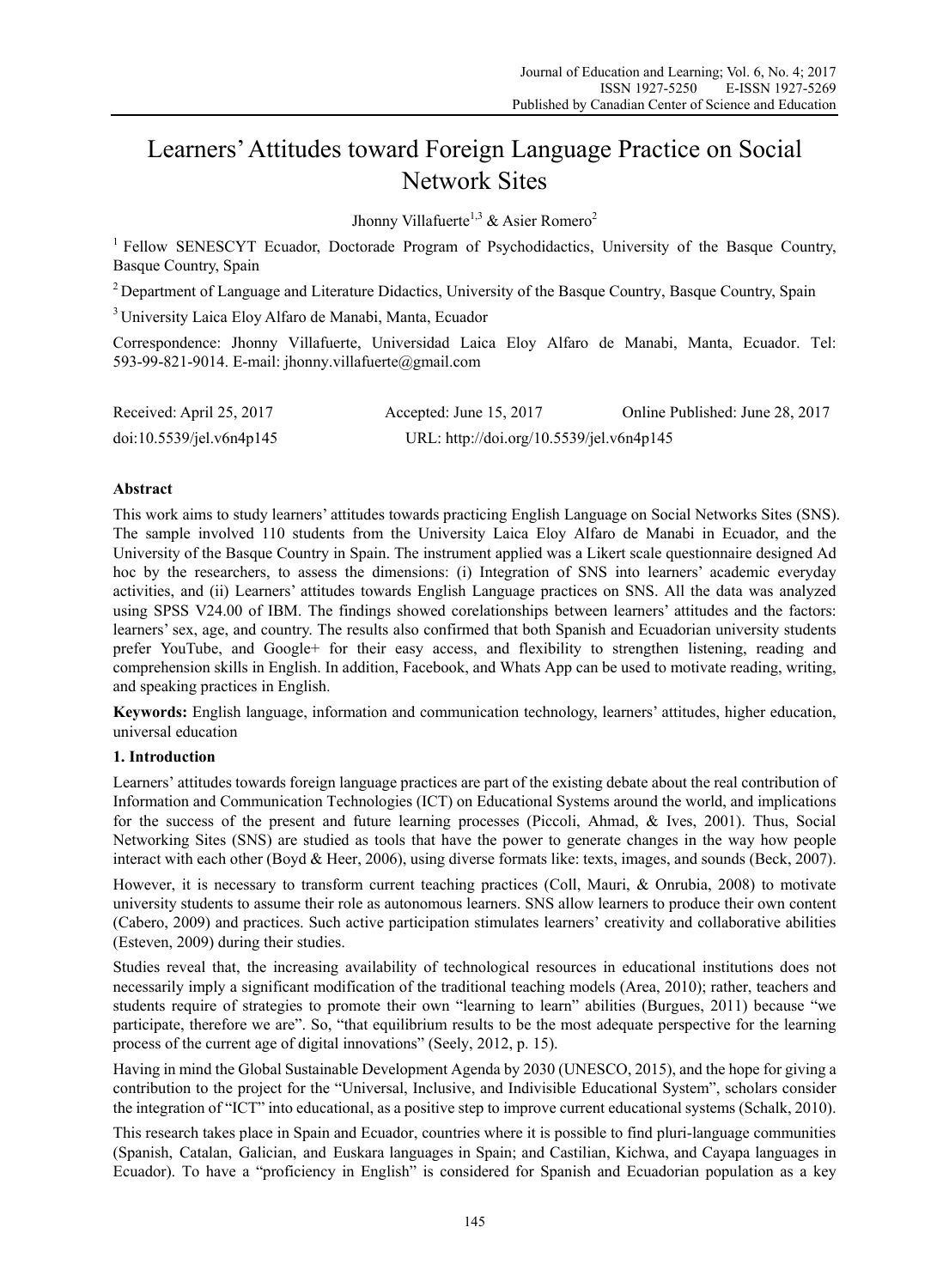knowledge to improve their access to the newest technology, guarantee their participation in cultural and economic international exchanges (Esteve, 2009; Gobierno de Ecuador, 2011) and, it is a current key competence to get new or better employment.

In the case of Spain, European Commission (EC) during the period 2006 to 2010, launched a group of experts on media literacy to encourage EU Members to begin a debate on the possible inclusion of media ICT in the compulsory education curriculum (Aguaded, 2013). Also, the Bologna Process for the European Higher Education Area established standards, and competences to be reached for every professor and pupil in the European Educative Space (European Commission/EACEA/Eurydice, 2015).

In the case of Ecuador, the Organic Law for Higher Education (2011) established international standards that the institutions, professors, and students should reach in the middle term. The "Consejo de Educación Superior" (CES) has as mission to monitor, and evaluate every higher education institutions located in the territory to warranty education of quality to all the population. However, despite of the current Ecuadorian government investment on technological equipment instalation, professors training, research projects, etc., the digital education development in Ecuador is still slow (Villafuerte, Carreño, & Demera, 2015). For that reason, it is necessary support learners to assume their position as active constructors of their own knowledge thus, Fernandez and Torres (2015) argue that, the correct way is to increase learners' direct, and interactive contact with the community, and the searching for new evaluation process. In addition, "Websites and resources that involve interaction (chat-rooms, wikis, blogs) in the Internet should be encouraged and made clear to the learners as complementary for language learning. As for academic writing, mostly reflected as an essay" (Cevallos, Intriago, Villafuerte, Molina, & Ortega, 2017. p. 111).

The goal of this work is to study Spanish and Ecuadorian learners' attitudes toward English Language practice on Social Network Sites.

## *1.1 Learners' Attitudes and Social Network Sites*

The term "attitude" is defined by Fasol (1985) as the "mental response to a given situation". Such attitudes are highly relevant for the success of educational projects so, "a more positive learners' attitude toward ICT will result in more satisfied effective learning using e-Learning environments" (Piccoli et al., 2001).

Learners' attitude towards ICTs can be also defined as: learners' impression from participating in activities developed on computers (Sun, Tsai, Finger, Chen, & Yeh, 2007). Thus, positive attitudes have the power to increase learners' chances of success when they use computer devices in their diverse academic works. On the other hand, negative attitudes reduce students' interest and chances to complete successful learning activities. So, attitudes "influence our perception of the world around us, and determine how we respond to different entities of the world" (Farhat & Kazim, 2011, p. 604) in special, if these are related to the acquisition of new knowledge, experiential, and ideational levels in the higher education context (Halliday, 2014).

Barry Wellman (1996, p. 1) referring to "Social Network Sites" argued that "a computer network connects people (or organizations or other entities) by a set of socially meaningful relationships […] like: strong affect, mobility, happiness, work habits, and many other important things about them". Boyd and Ellison (2008) defined SNS as "web-based services that allow individuals to (1) construct a public or semi-public profile, (2) articulate a list of users to share connections, and (3) view other users list of contacts within the internet system" (p. 2).

To Jansen (2010), quoted in Martensen, Börgmann, and Bick (2011), SNS is a kind of "web of social relations in which individual, group, collective or corporate actors are embedded" (p. 243). Thus, people exchange information using multiple devices, and computer applications like chats (conversation on line), exchange of photography and video material, music, or other different information media devices (Reed et al., 2010).

Scholars around the world have also introduced the term "Social Networking Sites" to approach the study of this social phenomenon. Thus, Ateeq Ahmad (2011) from India refers to "Social Networking Sites" as informatics platforms that allow people access to users' sources of data, networks, contacts, and other business information. Also, Temprano (2011) refers to SNS as informatics applications that allow users to interact with one another, without being necessary to install any new software in the equipment. SNS can be used in different areas of any educational system, including academic monitoring, administrative procedures, and other supportive areas (Ricoy & Couto, 2012), they offer to learners the opportunity to construct or create new knowledge with others; even though, students do not really know how to use SNS in academic work (Kirschner, 2015, p. 3) because, traditionally these media have been only used for social information exchange but, SNS also should be researched as a tool to improve learners' academic achieves.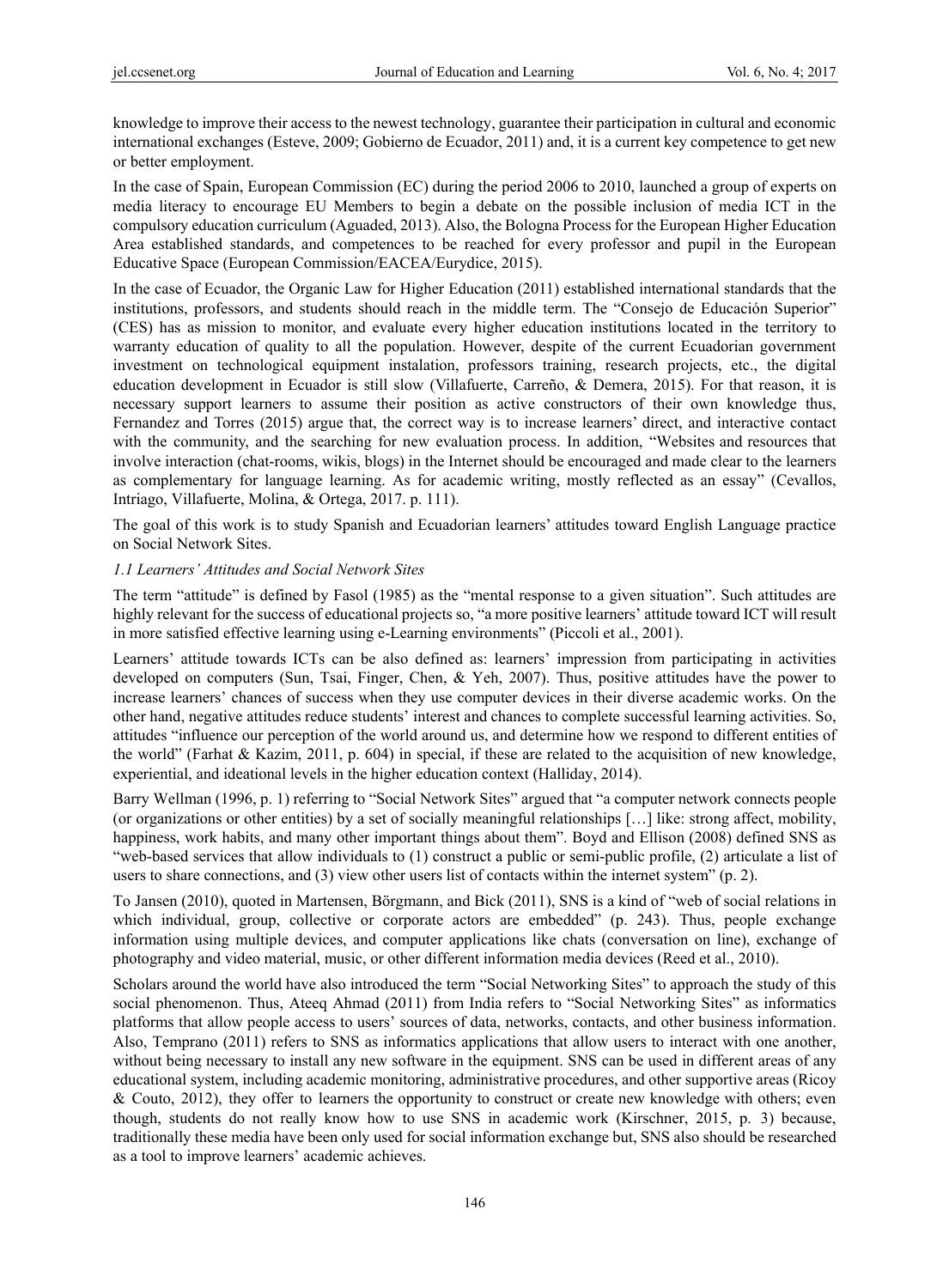# *1.2 The Origen and Evolution of Social Network Sites*

To Boyd and Ellison (2008), the first social network site was launched in 1997. They refer to "SixDegrees.com" which allowed to creat users' profiles. So, people could watch their friends' data list by screens. After the year 2000, the "Ryze, Tribe.net, and Friendster" were launched as informal social networks, and "LinkedIn" as a social network for professional communication.

"QQ" started as a Chinese instant messaging service; "LunarStorm" began as a community site; "Cyworld" was a Korean discussion forum tool; and "Skyrock" (formerly Skyblog) was a French blogging service, until it added SNS features. The "Classmates.com" was a directory of school students. It was launched in 1995 to give support to their members but, it became in a popular SNS. The "AsianAvenue"; "MiGente"; and "BlackPlanet" were early popular ethnic community sites with a limited number of participants, before their re-launching on SNS structure during 2005-2006.

In 2004, Mark Zuckerberg, Eduardo Saverin, Chris Hughes, and Dustin Moskovitz introduced "Facebook" as an academic network for Harvard students. Now, it has become the most popular social network in the world, followed by YouTube which was introduced by Chad Hurley, Steve Chen, and Jawed Karim in 2005. YouTube allows users to create a channel, and upload home videos about different themes, which can be followed by other YouTube users (YouTubers) around the world.

In 2006 appeared "Twtrr", later renamed as "Twitter". This was a blog project of Evan Williams (creator of Google), Dom Sagolla, Jack Dorsey, and other technology entrepreneurs. This service is a "Nanoblogging" tool that allows users, to send SMSs to several other users at the same time. In 2007 the blog Interactivity.org mentioned that Twtrr has won the "South by Southwest Award" in the category blog, and it became a very popular social network in the following years.

Brian Acton y Jan Koum introduced "WhatsApp" in 2008 as a pictures application. It showed its great potentialities as a social network the four years after, when it allowed users to exchange pictures as part of the instant communication process. In 2010, Kevin Systrom and Mike Krieger centred multiple functions of HTML5 in a mobile picture project. Apple App Store launched this under the name of "Instagram" (Gonzalez, 2012). The same year, "Snapchat" was developed by Evan Spiegel, which got impulse after 2012 because its multiple resources.

Mark Zuckerberg published in 2009 that Facebook had gotten more than 350 million users around the world, but for 2013, WhatsApp had more than 400 million users. Facebook bought "WhatsApp" in 2014 for 21.000 million dollars. For the protection of users' identity, wer developed: the android's system, and the "point-to-point" encryption system (Sainz, 2014).

Finally, from 2016 users can make videocalls on a smartphone and other mobile devices using WhatsApp or Facebook. The lenses for "Selfies" caused sensation among the users of "Snapchat", reaching 200 million users around the world in 2015. It also registered 7.000 million views of videos per day, in January 2016 (Vaynerchuck, 2016). These are facts that show the evolution of the SNS and their level of acceptation around the world.

#### *1.3 Expansion of Social Networks Sites*

The use of non-genuine pictures, false names, and ages; the frequency of offensive language; and the possible presence of sexual predators, were the cuases for "SNS users' panic" observed during the years 90s (Bahney, 2006). However, the rapidly increase of users' interest on Internet generated a high transit of information on the electronic platforms (Boyd & Heer, 2006). Users adopted the culture of on line identity-protection, and antiviruses softwares management, as strategies to reduce cyber risks such as computer frauds, and cyber bullying. So, the popularity of websites, blogs and SNS continued in progress. At the beginning of the  $21<sup>st</sup>$  century, 2.17 billion people had accessed to Internet but, it depends of government policies, socioeconomical priorities, and technical conditions of nations around the planet (Armstrong & Franklin, 2008).

Jose Faccin (2016), based on a review of several statistics suppliers, argued the most important Social Network Sites in the World for the category "SNS of general interest" are: Facebook (1.700 million users), Twitter (500 million users), Google+ (500 million users), Myspace (38 million users), and Ning (10 million users).

For the category "SNS accessed by Mobile phones" appeared: Cellufun, MocoSpace, and Itsmy. Finally, for the category "SNS used to watch videos" appeared: Stickam, Funnyordie, and YouTube.

Social Network Sites allow students to stablish "relationships between the contains, and situations of daily life" (Salinas, 2001, p. 41), condition that is considered as fundamental for adults learning on higher education systems. However, experience has taught about the necessity of stablishing respect policies, and general rules to follow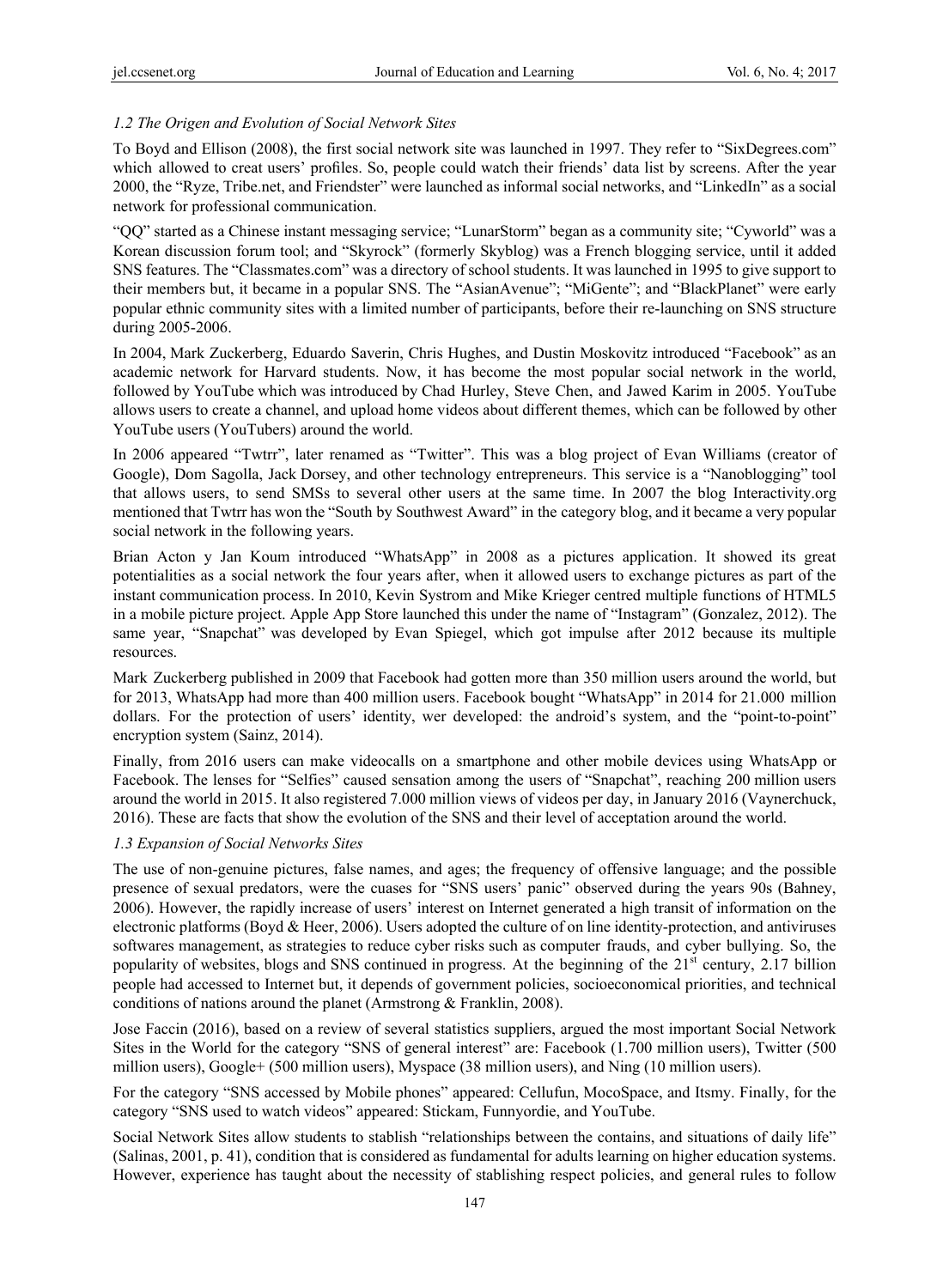when people is part of a cyber community. The goal is to reach relevant levels of trust, reciprocity, and tolerance between SNS members, as values for good coexistence (Cabero, 2005). Such kind of social dynamic interactions are immersed in the construction of a group identity known as "social learning" (Muro & Jeffrey, 2008) meanwhile, the frequency and time of learner's participation on SNS around the world would depend of the available technology, lecturers' SNS training, learners' compromise, and institutions priorities (Armstrong & Franklin, 2008). In addition, lecturers have used online resources during decades to "enhance teaching practices, because of the affordances that it offers, or because students are already using ICT" (Armstrong & Franklin, 2008, p. 1). However, it is necessary to recognize that didactics for -education supported on computers- require the transformation of current teaching practice to improve the classrooms efficiency (Coll, Mauri, & Onrubia, 2008).

In the field of foreign language teaching, computers enable learners to work with sophisticated and abundant video, and audio resources (Temprano, 2011). These experiences lead participants to develop new skills, attitudes, and competences (Thomas & Brown, 2011) for the practice of a foreign language.

So, the use of ICT can be a key partner to form healthy, creative, interactive and committed citizens (Fernandes & Bermejo, 2012). But, it is necessary remark that, it is an error to repeat teaching old strategies using new ICTs environments (Ricoy & Couto, 2012).

Nadkarni and Hofman (2012) argued that SNS as Facebook facilitate narcissism attitudes in students, reducing their potentialities for the social knowledge construction. Other scholars as Cabero and Barroso (2013) argued SNS have contributed overcoming the space barriers and have promoted the strengthening of collaborative learning in academic contexts. Also, Maiz and Tejada (2013) argue that the objective of Social Networks Sites looks to improve communication and transmission of information between learners in multiple ways of interaction.

In addition, the catalytic effects of SNS have generated in students: greater independence and autonomy learning, more collaborative attitudes, and improvement of efficiency of vocational training programs (Zapata-Ros, 2014); those impacts become more relevant when, policies of lifelong learning are associated to the changing of labour markets (Fernandes & Torres, 2015). However, there are scholars who have a different position on the effectiveness of SNS on educational practice. In the Netherlands, Greenhow, Menzer, and Gibbins (2015); and Asterhan and Hever (2015) argue that, people is not expecting to find in SNS new opportunities to discuss about a scientific topic. In this same line of research, Kirschner (2015) affirms that "there is a long road to travel down before SNS like Facebook can be effectively and efficiently used as tools for knowledge construction, and knowledge creation" (p. 4). However, Lucas and Moreira (2015) argue educational interventions on SNS have developed "civic and citizenship attitudes, especially the ability to accept the diversity and the difference" (p. 8) in the asset for the construction of collaborative work environments.

Previous studies of Sun, Tsai, Finger, Chen, and Yeh (2007) about Asian Learners and ICT interactions, reveals that the critical factors affecting learners' satisfaction are: learners' anxiety before the computer, instructor attitude toward e-Learning, e-Learning course flexibilities, e-Learning course quality, ICT usefulness perceived, difficulty level perceived, and assessments diversity. Finally, Farhat and Kazim (2011) found in the Indian Government College University Faisalabad (GCUF) that, learners have an overwhelmingly negative attitude towards the teaching foreign language culture, since the study of the dimensions: beliefs, customs, social organization, gestures, and notions of personal space.

### *1.4 State Hypotheses and Their Correspondence to Research Design*

This work is focus on learners' attitudes towards language practice on SNS.

The hypotheses studied in this work are:

(i) Spanish and Ecuadorian students prefer the same SNS for their foreign language practices.

(ii) The use of SNS for the language practice offers to learners the access to more diverse and realistic learning.

(iii) Using SNS on language practice improve learners' motivation for acquiring a foreign language.

The questions to answer are:

How are university students' attitudes towards social networks sites? What correlationships exist between the students' attitudes for English Language practice on SNS, and learners' factors age, sex, and country?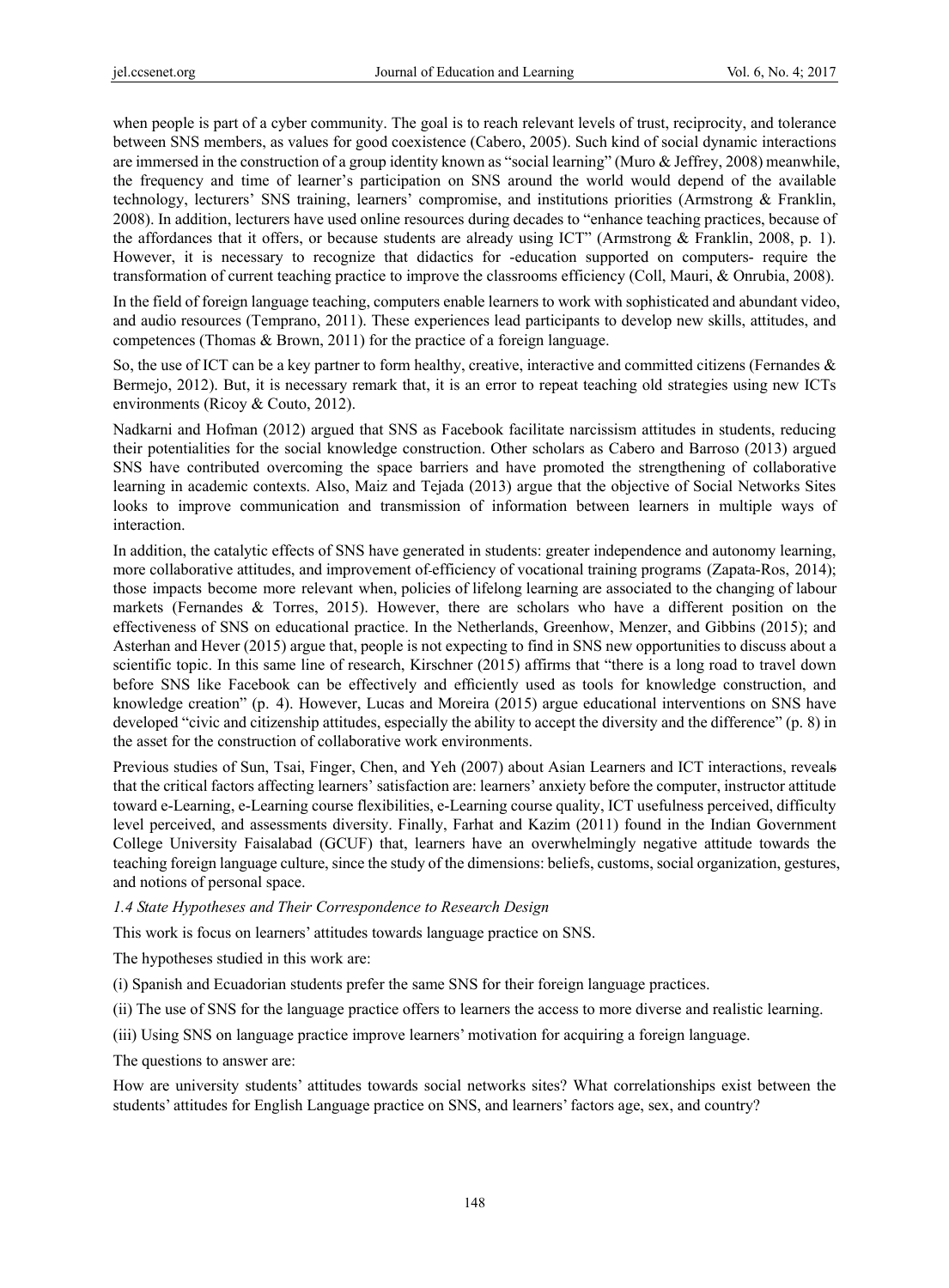# **2. Method**

This is a quantitative research. It was administrated a Likert scale questionnaire developed by the researchers' team to determine, the learners' attitudes towards English Language practice on Social Network Sites. Authors consider "foreign language acquisition process" as an "empirical phenomenology" of the educational field.

# *2.1 Identify Subsections*

Activities concerned to the empirical study were organized as follows:

Step (i): *Use of Social Network Sites (SNS) as academic tool*. A trend analysis related to learners' use of SNS on everyday academic activities, and specifically on English Language practice. Measure applied is central tendency index.

Step (ii): *Social Network Sites that learners prefer for their English Language practice*. The SNS preferred by European (Spain) and South American (Ecuador) learners, for their English Language practice. Function applied is table of frequency.

Step (iii): *Determination of Factorial and Multiple factorial relationships*. Analisys of the relationships between the factors: Learners' sex, age, and country with the items of the questioner: "Learners' attitudes toward English language practices through Social Network Sites". The index applied are Chi-Square of Pearson and ANOVA.

## *2.2 Participants*

The sample involved 120 learners, 40 students (28 women and 12 men) regularly attending to the Program School of Teaching at the University of the Basque Country (EHU), campus Bilbao, Spain; and 80 students (47 women and 33 men) from the Faculty of Education at the University Laica Eloy Alfaro de Manabi (ULEAM), campus Manta, Ecuador.

| Categories<br>Factors |       | N                          |                |     |
|-----------------------|-------|----------------------------|----------------|-----|
| Students' sex:        |       | Female                     | 75             |     |
|                       |       | Male                       | 35             |     |
|                       | Total |                            |                | 110 |
| Students' age:        |       | Younger than 20-year-old   | $\overline{2}$ |     |
|                       |       | 21-25 year-old             | 78             |     |
|                       |       | 26-30 year-old             | 13             |     |
|                       |       | 31-35 year-old             | $\tau$         |     |
|                       |       | Older than 36-year-old     | 10             |     |
|                       | Total |                            |                | 110 |
| Students' countries:  |       | Spain: EHU Pre school      | 16             |     |
|                       |       | Spain: EHU Elemenary Ed.   | 16             |     |
|                       |       | Spain: EHU Other programs  | 8              |     |
|                       |       | Ecuador: ULEAM F. Language | 35             |     |
|                       |       | Ecuador: ULEAM O. programs | 35             |     |
|                       | Total |                            |                | 110 |

Table 1. Sample, learners from EHU and ULEAM

Source: Students attendance registers at EHU and ULEAM (2016).

*Note*. EHU = University of the Basque Country, Spain; ULEAM = University Laica Eloy Alfaro of Manabi, Ecuador.

#### *2.3 Measures and Covariates*

The questionnaire applied in this work was "Attitudes for language practices through Social Network Sites" which was developed ad hoc, by the researchs' team.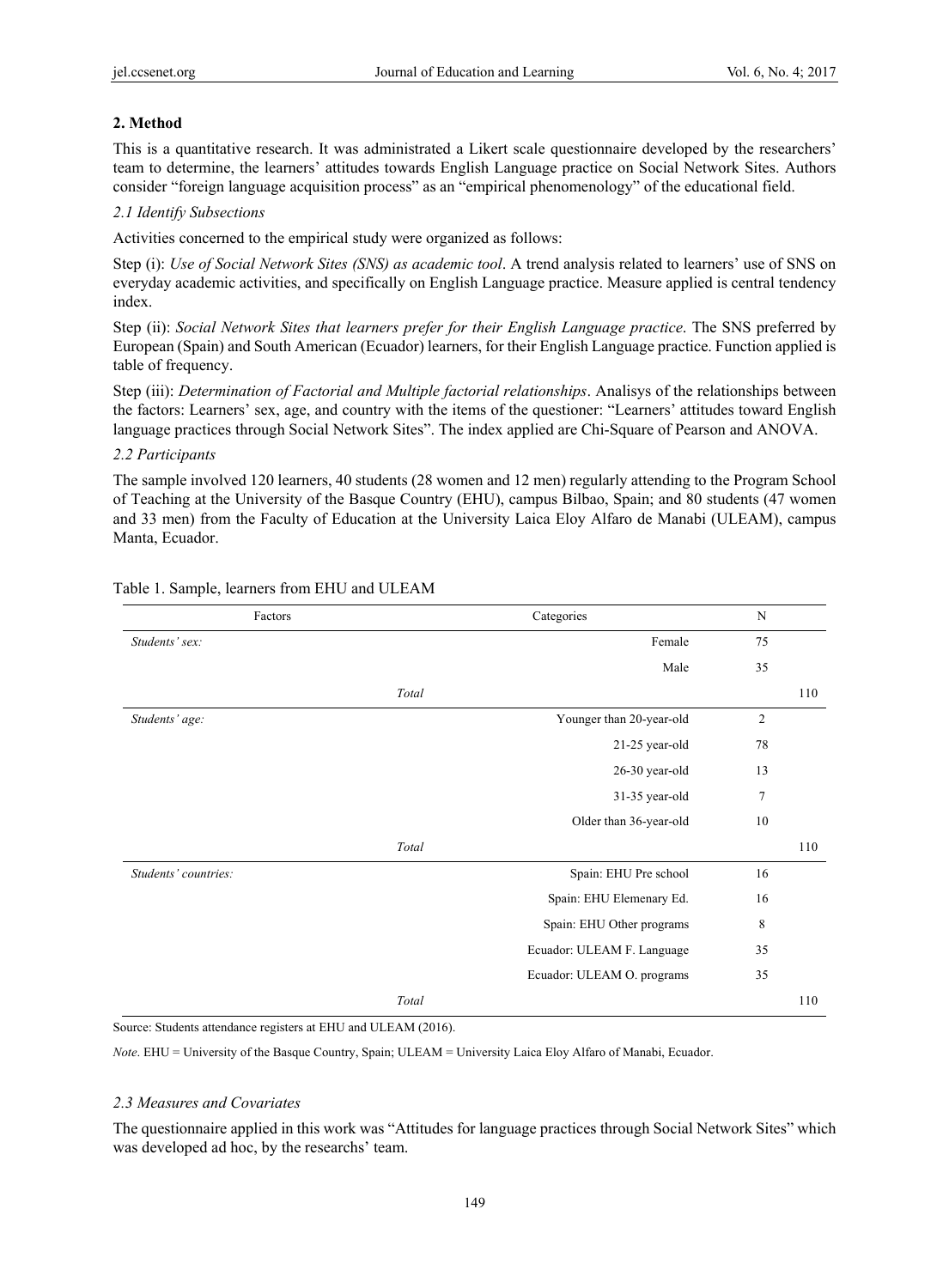This instrument consists of a card of participants' data (sex, age, university, study program, and disability -*if it is the case-*).

The Likert questionnaire consists of 30 items organized as follow: 10 items in the first dimension: "The students' use of Information and Communication Technologies (ICT) in their everyday academic activities", and 20 items in the second dimension: "Social Networks Sited preferred by students for their English language practices".

The result of the "Cronbach's Alpha" test was = 0.84 for all 30 items, which responds positively to international reliability and reliability standards.

The variable studies are: Learners' sex, age, and country.

#### **3. Results**

*3.1 Learners' Acceptance of Social Network Sited (SNS) as Academic Tool (i)* 

The data shows how participants use SNS in their academic activities. It exists a positive learners' acceptance of SNS as academic tool.

| Dimension 1: Integration of SNS into academic activities                                                                     | N   | Mín.           | Max. | Sum | Average |
|------------------------------------------------------------------------------------------------------------------------------|-----|----------------|------|-----|---------|
| 1.1) I think it's easy to use social media.                                                                                  | 110 | 1              | 6    | 569 | 5.17    |
| 1.2) I think I know perfectly well how to use the social networks like Facebook,<br>YouTube, WhatsApp.                       | 110 | $\mathbf{1}$   | 6    | 543 | 4.94    |
| 1.3) I think I do not need tutorials or help to use social networks Facebook,<br>YouTube, WhatsApp, and Twitter.             | 110 | $\overline{c}$ | 6    | 490 | 4.45    |
| 1.4) I think I could upload any kind of file to social networks (videos, photos,<br>$etc.$ )                                 | 110 | 1              | 6    | 488 | 4.44    |
| 1.5) Social networks sites like Facebook, YouTube, WhatsApp, Twitter, etc.<br>Facilitate contact with other people.          | 110 | $\mathbf{1}$   | 6    | 611 | 5.55    |
| 1.6) I think social networks will hardly be replaced by other computer tools.                                                | 110 | 1              | 6    | 523 | 4.75    |
| 1.7) I feel that social networks make me waist my study time.                                                                | 110 | 1              | 6    | 432 | 3.93    |
| 1.8) I think that university students do use the functions offered by social<br>networks in multiple educational activities. | 110 | 1              | 6    | 557 | 5.06    |
| 1.9) I think that Facebook fosters creativity in college students better than any<br>other social network.                   | 110 | $\mathbf{1}$   | 6    | 348 | 3.16    |
| 1.10) I think college students only use Facebook to get non-academic<br>information.                                         | 110 | $\mathbf{1}$   | 6    | 388 | 3.53    |
| N                                                                                                                            | 110 |                |      |     |         |

Table 2. Learners' use of Social Network Sites in everyday academic activities

Made by: Researchers team (Oct. 2016).

Observe the average level reached in the following items:

1.1) I think it's easy to use social media: 5.17 points average.

1.2) I think I know perfectly well how to use the social networks like Facebook, YouTube, WhatsApp: 4.94 points average.

1.5) Social networks sites like Facebook, YouTube, WhatsApp, Twitter, etc. Facilitate contact with other people. 5.55 points average.

1.8) I think that university students do use the functions offered by social networks in multiple educational activities: 5.06 points average.

Students also demonstrated disagreement in item referring "social networks as elements of distraction for the academic work".

1.7) I feel that social network Sites make me waist my study time: 3.93 points average.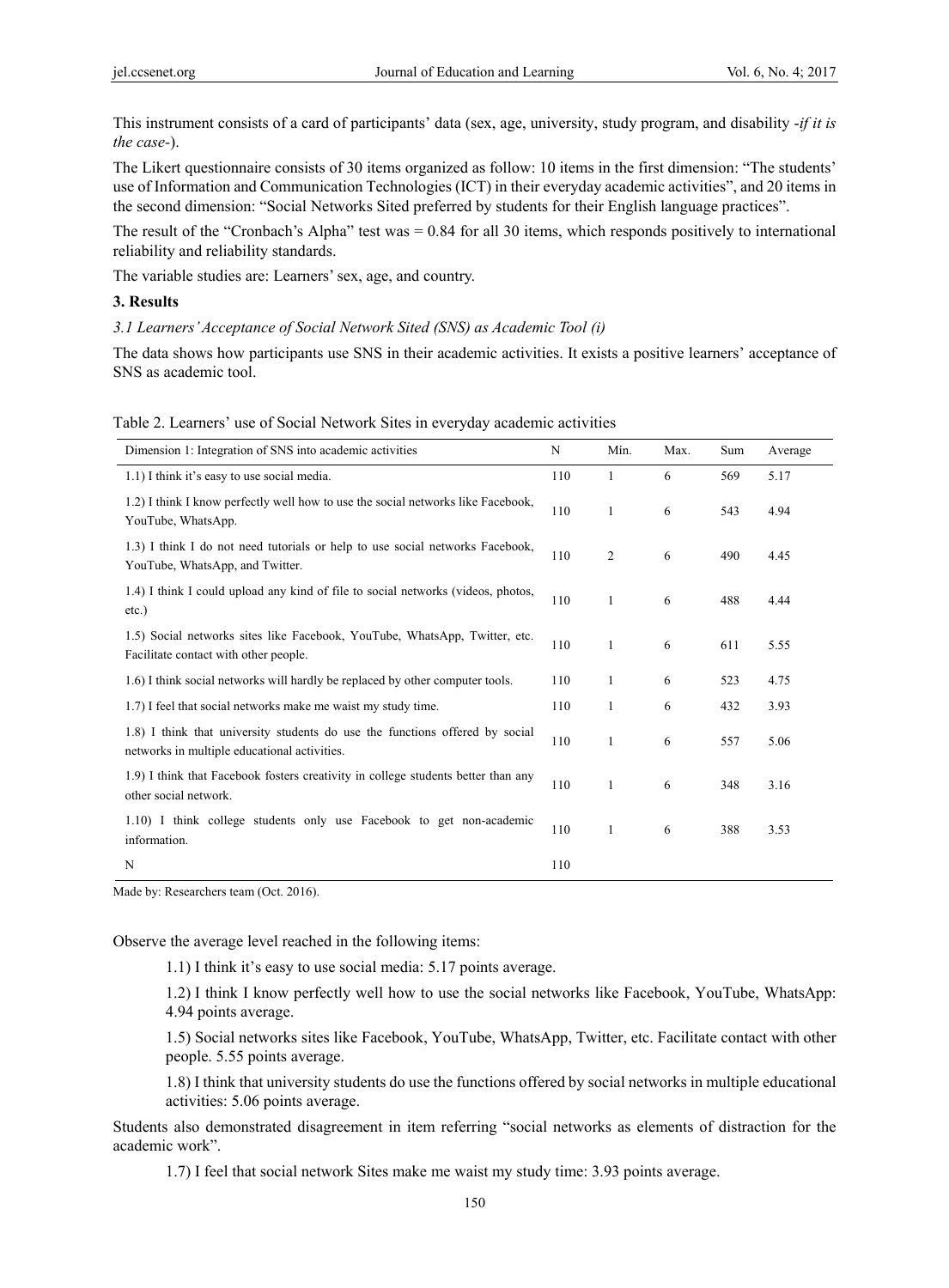1.10) I think college students only use Facebook to get non-academic information: 3.53 points average.

|  |  | Table 3. Use of SNS for English language practice |  |
|--|--|---------------------------------------------------|--|
|  |  |                                                   |  |

| Dimension 2: English Language Practice on Social Networks Sites                                                                      | N   | Mín.         | Max. | Sum | Average |
|--------------------------------------------------------------------------------------------------------------------------------------|-----|--------------|------|-----|---------|
| 2.1) Social networks sites because their functionality should be used for<br>English language practice in higher education.          | 110 | 1            | 6    | 488 | 4.44    |
| 2.2) When I must study for an English language exam, I prefer to practice<br>using on line software.                                 | 110 | 1            | 6    | 389 | 3.54    |
| 2.3) Social networks sites help me in my grouped study.                                                                              | 110 | 1            | 6    | 437 | 3.97    |
| 2.4) Social network sites I would use for practice English language is<br>YouTube.                                                   | 110 | 1            | 6    | 478 | 4.35    |
| 2.5) Social network sites I would use for practice English language is<br>WhatsApp.                                                  | 110 | 1            | 6    | 323 | 2.94    |
| 2.6) Social network sites I would use for practice English language is<br>google+.                                                   | 110 | $\mathbf{1}$ | 6    | 386 | 3.51    |
| 2.7) Social network sites I would use for practice English language is<br>Facebook.                                                  | 110 | 1            | 6    | 350 | 3.18    |
| 2.8) I rarely find useful things on Facebook to help me study for my English<br>exams.                                               | 110 | 1            | 6    | 498 | 4.53    |
| 2.9) The informality of English used on Facebook and YouTube could be<br>detrimental in the preparation of language exams.           | 110 | $\mathbf{1}$ | 6    | 398 | 3.62    |
| 2.10) For a college student Facebook is more a distraction, because all it<br>offers                                                 | 110 | 2            | 6    | 496 | 4.51    |
| 2.11) I like to practice Phonics in English using on line programs                                                                   | 110 | 1            | 6    | 423 | 3.85    |
| 2.12) My oral expression in English would be better if I would practice using<br>social networks video conferences.                  | 110 | $\mathbf{1}$ | 6    | 499 | 4.54    |
| 2.13) I like reading blogs in English language because people express their<br>ideas in a natural way.                               | 110 | 1            | 6    | 456 | 4.15    |
| 2.14) I feel my fluency in English progresses when I practice using forums in<br>the social networks.                                | 110 | 1            | 6    | 421 | 3.83    |
| 2.15) I like the computer corrects my spelling in English language.                                                                  | 110 | 1            | 6    | 589 | 5.35    |
| 2.16) I feel that when I practice English using videos available on social<br>networks, I improve my understanding in that language. | 110 | 1            | 6    | 532 | 4.84    |
| 2.17) Facebook has applications that can help me to improve my oral<br>expression in English.                                        | 110 | 1            | 6    | 410 | 3.73    |
| 2.18) I can find in Facebook much material to practice reading in English                                                            | 110 | 1            | 6    | 390 | 3.55    |
| 2.19) It is possible to watch and listen videos in English about current topics<br>on Facebook.                                      | 110 | $\mathbf{1}$ | 6    | 447 | 4.06    |
| 2.20) If want people understand my messages in English, I must<br>check<br>very well my spelling before to uploading it to Facebook. | 110 | $\mathbf{1}$ | 6    | 543 | 4.94    |
| N.                                                                                                                                   | 110 |              |      |     |         |

Made by: Researchers team (Oct. 2016).

Participants answered the Items since their conviction about SNS facilitate contact with English speaking people.

1.5) Social networks like Facebook, YouTube, WhatsApp, Twitter, etc. Facilitate contact with other people: 5.55 points average.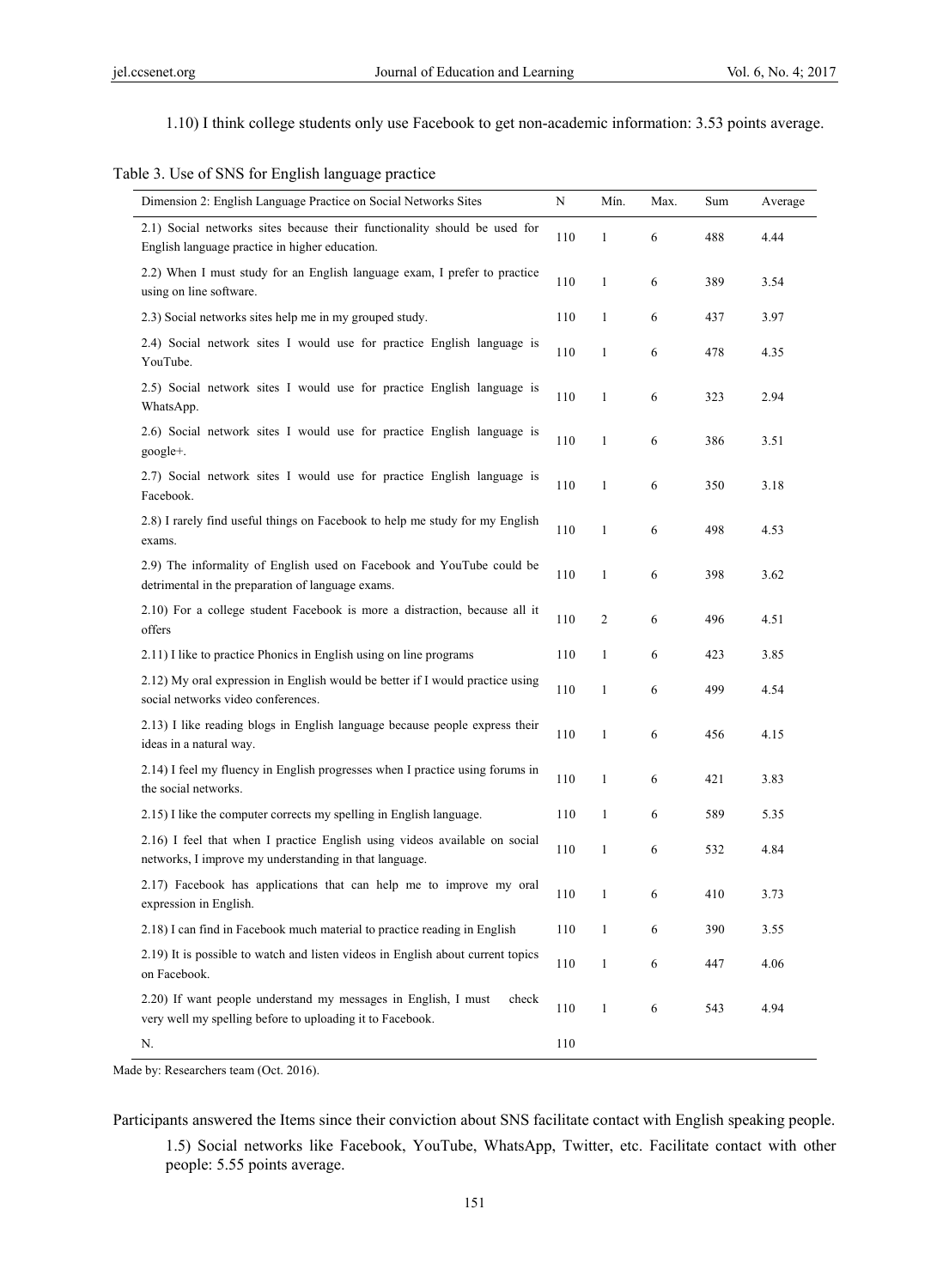2.15) I like the fact that the computer corrects my spelling in English: 5.35 points average.

2.16) I feel that when I practice English using videos available on social networks, I improve my understanding in that language: 4.84 points average.

2.20) If I want people to understand my messages in English, I must check very well my spelling before uploading it to Facebook: 4.94 points average.

In addition, learners showed disagree because the SNS rarely provides formal resources for the foreign language practice.

2.8) I rarely find useful things on Facebook to help me study for my English exams: 4.53 points average. *3.2 Determination of the SNS Preferred by the University Students for Their English Language Practice (ii)* 

Learners' answered between (TD) Total Disagreement and (TA) Total Agreement to questions related to Students' SNS preference for doing their English Language practices.

|  | Table 4. Social networks sites preferred by students for English language practice |  |  |  |  |
|--|------------------------------------------------------------------------------------|--|--|--|--|
|  |                                                                                    |  |  |  |  |

| Items                                                                                 |      |                |    | PA A TA Sum N. |      | Statistic<br>Deviation |
|---------------------------------------------------------------------------------------|------|----------------|----|----------------|------|------------------------|
| 2.4) The Social Network Site I prefer for my English language practice is YouTube     | 28   | 21             | 17 | 66             | 75 9 |                        |
| 2.6) The Social Network Site I prefer for my English language practice is Google+. 13 |      | 15             | 10 | 38             |      | -37                    |
| 2.7) The Social Network Site I prefer for my English language practice is Facebook 22 |      | $\frac{11}{2}$ |    | 34             |      | -41                    |
| 2.5) The Social Network Site I prefer for my English language practice: WhatsApp.     | - 15 | -6             |    | 23             |      | .52                    |
|                                                                                       |      |                |    |                |      |                        |

*Note*. PA = partially agree; A =Agree; TA = Totally agree.

Made by: Researchers team (Oct. 2016).

The results on the column "Sum" shows YouTube has obtained 66 of 75 points, therefore, the tendency is that YouTube is the SNS mostly preferred by the participants to carry out their English Language practice. Far below are Google+, Facebook, and WhatsApp.

Students of EHU and ULEAM chose YouTube and Google+ as the first and second SNS preferred for their English Language practice. About other SNS, Spanish learners (EHU) prefer more WhatsApp than Facebook, meanwhile Ecuadorian learners (ULEAM) prefer Facebook than WhatsApp for their English Language practice.

| Table 5. Spanish and Ecuadorian learners' SNS preferences |  |
|-----------------------------------------------------------|--|
|-----------------------------------------------------------|--|

| Social Network<br><b>Sites</b> | University of the Basque<br>Country, Spain | University Eloy Alfaro de<br>Manabi, Ecuador | Students<br>preferences | N   |
|--------------------------------|--------------------------------------------|----------------------------------------------|-------------------------|-----|
| YouTube.                       | 33                                         | 48                                           | 81                      | 110 |
| $Google+.$                     | 12                                         | 34                                           | 46                      | 110 |
| Facebook.                      | 10                                         | 31                                           | 41                      | 110 |
| WhatsApp.                      | 11                                         | 17                                           | 28                      | 110 |

Made by: Researchers team (Oct. 2016).

*3.3 Determination of Learners' Attitudes toward English Language Practices through SNS-Factorial and Multiple Factorial Relationships (iii)* 

*Factorial relationships:* 

The hypotheses to be tested using the Chi-square of Pearson index, is:

 $Ho = X$  and Y are independent.

 $H1 = X$  and Y are not independent.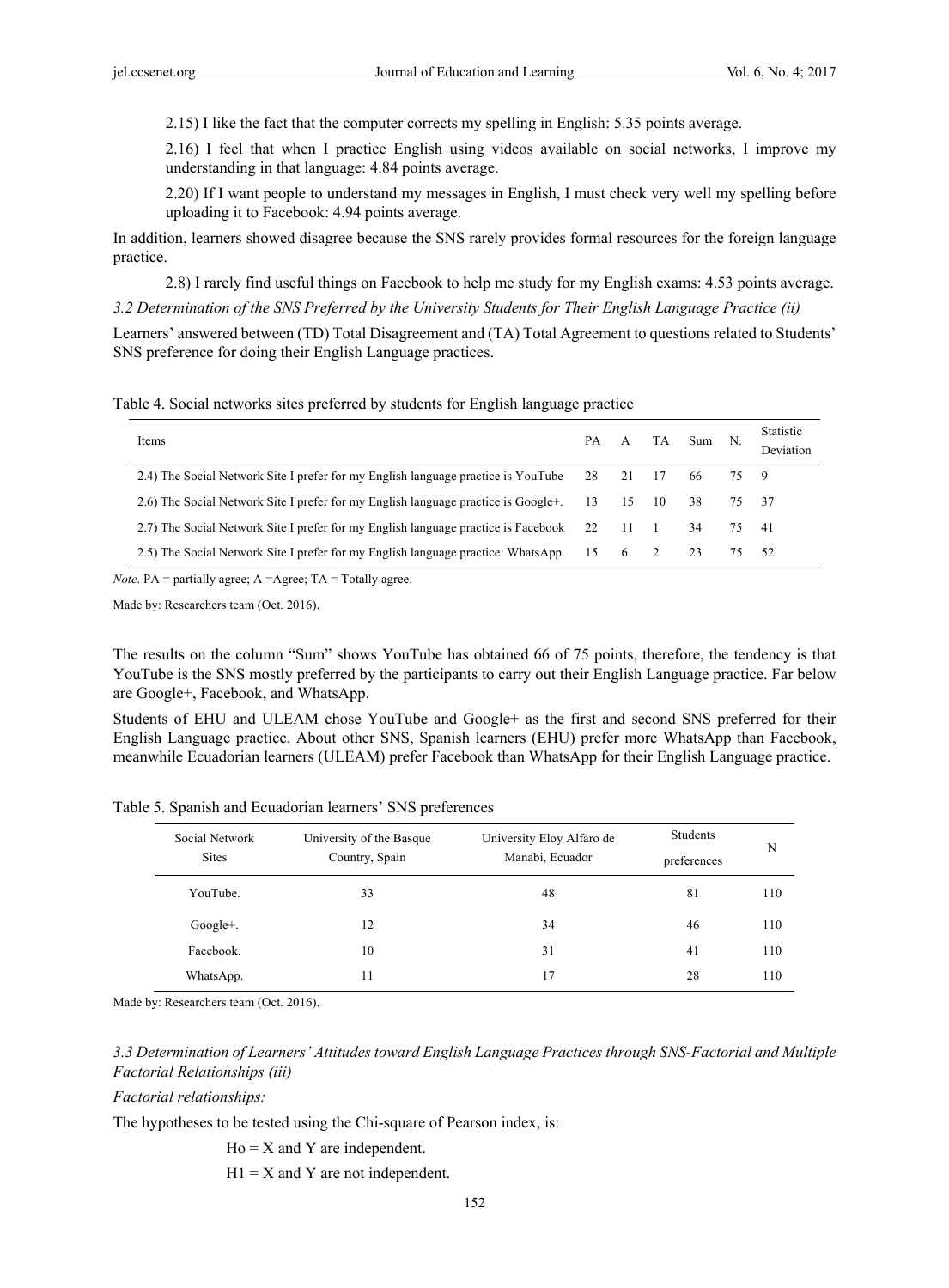| Table 6. Relationships between Learners' attitudes toward SNS and factors sex, age, and country |  |  |
|-------------------------------------------------------------------------------------------------|--|--|
|-------------------------------------------------------------------------------------------------|--|--|

| Items                                                                                                                      | <b>Sex</b> | Age  | Country |
|----------------------------------------------------------------------------------------------------------------------------|------------|------|---------|
| 2.1) Social Networks Sites' functionality should be used for English language practice in the<br>higher education context. | 0.82       | 0.00 | 0.04    |
| 2.2) When I must study for an English Language exam, I prefer to practice using any "on line"<br>software"                 | 0.99       | 0.22 | 0.04    |
| 2.3) Social networks Sites help us to study in groups.                                                                     | 0.81       | 0.01 | 0.02    |
| 2.4) The Social Network Site I would use for practice English Language is YouTube.                                         | 0.83       | 0.19 | 0.04    |
| 2.5) The Social Network Site I would use for practice English language is WhatsApp.                                        | 0.84       | 0.04 | 0.12    |
| 2.6) Social Network Site I would use for practice English language is google+.                                             | 0.57       | 0.00 | 0.03    |
| 2.7) Social network Site I would use for practice English language is Facebook.                                            | 0.39       | 0.28 | 0.01    |
| 2.11) I like to practice Phonics in English using any "on line program"                                                    | 0.96       | 0.02 | 0.00    |
| 2.12) My oral expression in English would be better, if I would practice using SNS video<br>conferences.                   | 0.77       | 0.27 | 0.00    |
| 2.13) I like reading blogs in English language, because people express their ideas in a natural way.                       | 0.12       | 0.22 | 0.02    |
| 2.14) I feel my fluency in English progresses when, I practice using forums on the Social<br>Networks Sites.               | 0.83       | 0.12 | 0.00    |
| 2.16) I feel my understanding in English progresses when, I practice using videos available on<br>social networks.         | 0.11       | 0.13 | 0.03    |
| 2.20) I must check my spelling in English very well before, uploading any text.                                            | 0.49       | 0.34 | 0.04    |

Made by: Researchers team (Oct. 2016).

Learners' sex factor: all the attitudes items reported Chi-square of Pearson index  $\ge$  = 0.05. Therefore, the hypothesis about the independent variables is fulfilled. So, there is no significant relationship between learners' sex and their attitudes toward English language practices through SNS.

Learners' country factor: all the attitudes items reported Chi-square of Pearson index  $\geq 0.05$ ; in compliance with the hypothesis on the independent variables; except for the items: 2.1), 2.2), 2.3), 2.4), 2.6), 2.7), 2.11), 2.12), 2.13), 2.14), 2.16), and 2.20 in which, the Chi-square of Pearson index is < 0.05. In consequence, there are significant relationships between the factor learners' country, and their attitudes towards their English practice through SNS.

Learners' age factor: all the attitudes items reported Chi-square of Pearson index  $\geq 0.05$ . Therefore, the null hypothesis is fulfilled, except for the items: 2.1), 2.3), 2.5), 2.6) and 2.11) in which, the Chi-square of Pearson is < 0.05. Therefore, there are significant relationships between the factor Learners' age, and Learners' attitudes towards their English language practices through SNS.

#### *3.4 Study of the Multifactorial Relationships*

This analysis considered the Learners' factors: sex, age, and country in contrast to the dimension 2 of the Linkert questionnaire: Learners' attitudes for English language practice through Social Network Sites (SNS).

| Items                                                                                                                                | Media square | F          | Sig. |
|--------------------------------------------------------------------------------------------------------------------------------------|--------------|------------|------|
| 2.2) When I must study for an English language exam, I prefer to practice using on line<br>software.                                 | 8 1 3 4 .0   | 4 5 3 2 0  | 0.07 |
| 2.4) Social network site I would use for practice English language is YouTube.                                                       | 7371.0       | 5 192.0    | 0.06 |
| 2.15) I like the computer corrects my spelling in English language.                                                                  | 8488.0       | 12 579.0   | 0.05 |
| 2.16) I feel that when I practice English using videos available on social networks, I<br>improve my understanding in that language. | 3 166.0      | 6 2 8 6 0  | 0.09 |
| 2.17) Facebook has applications that can help me to improve my oral expression in English.                                           | 5 5 2 4 .0   | 4 0 5 8 .0 | 0.09 |
| 2.19) It is possible to watch and listen videos in English about current topics on Facebook.                                         | 8447.0       | 5 196.0    | 0.05 |
| 2.20) For people to understand my message in English on Facebook, I must check it very<br>well before uploading it.                  | 18 329.0     | 17 187.0   | 0.00 |

Table 7. ANOVA of the learners' factors sex, age, and country

Made by: Researchers team (Oct. 2016).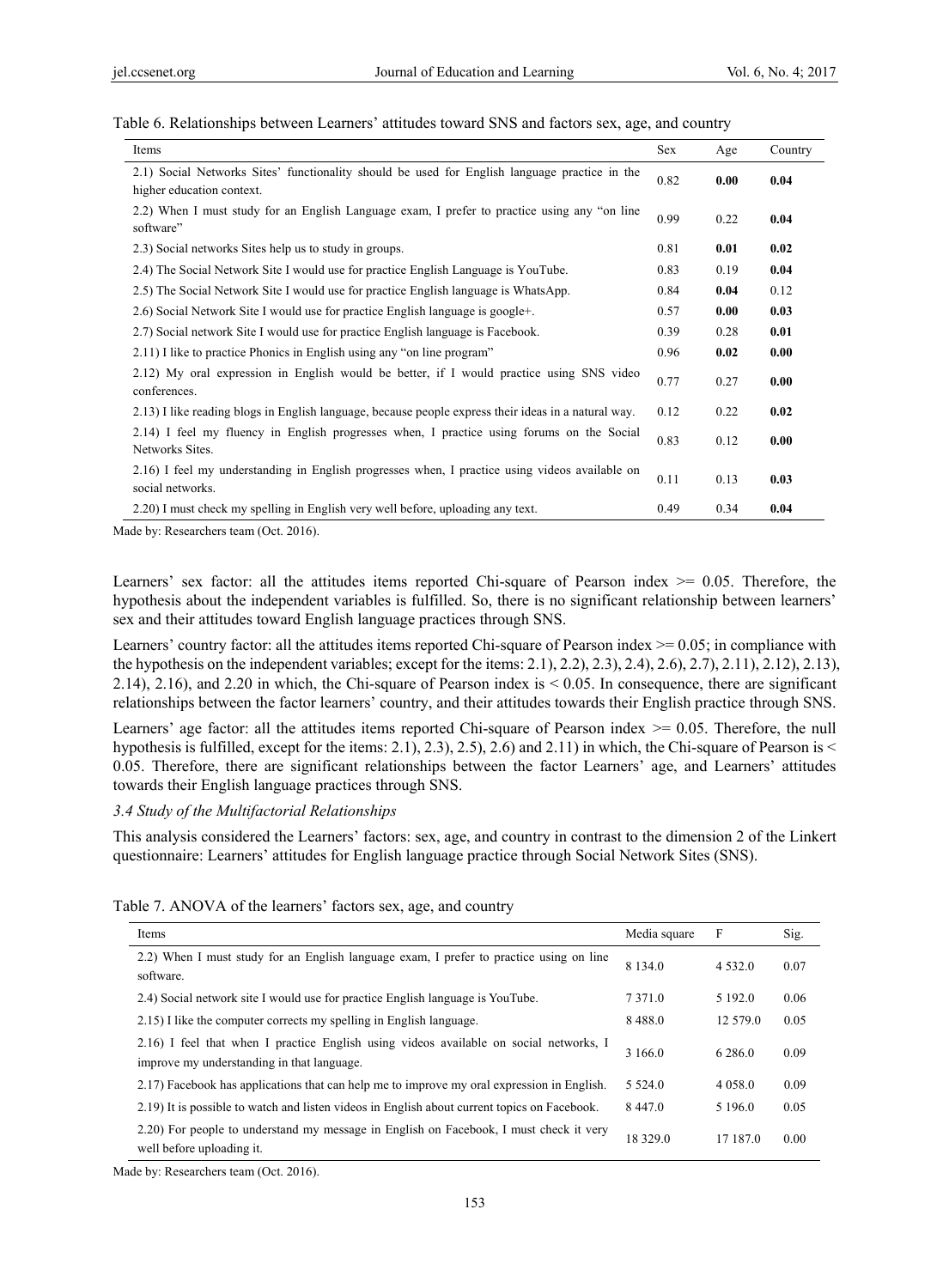The ANOVA index shows that Ho (Null hypothesis) is rejected, based on the significance degree value which exceeded to  $0.05$ ; except in the items 2.2), 2.4), 2.15), 2.16). 2.17) and 2.19). In consequence, it exists significant relationships in those items.

# **4. Discussion**

The expansion of SNS around the world is a fact. Thousands of million followers access to platforms such as Facebook, XING, Google+, Linkage and ResearchGate from different places in the planet (Faccin, 2016) changing human communication styles. People exchange resources, comments, and feelings using diverse formats such as videos, pictures (YouTube; Stickam; Instagram, etc.), or shorter instant messages (WhatsApp; Twitters; Snapchat, etc.) using SNS.

It exists an intense global debate related to the effectiveness of SNS in academic context (Sun et al., 2007; Armstrong & Franklin, 2008; Boyd & Ellison, 2008; Farhat & Kazim, 2011; Lucas & Moreira, 2015). Spanish and Ecuadorian scholars agree in argue that SNS are cyber environments with the power to promote the collaborative learning activities, authentic material exchange, learners' autonomy, and they have overcome the barriers of distance between the global community members (Esteve, 2009; Cabero & Barroso, 2013; Maiz & Tejada, 2013; Zapata-Ros, 2014; Moncada & Freire, 2015; Intriago et al., 2016).

At the same time, Nadkarni and Hofman (2012); and Kirschner (2015) argue that SNS were not designed to be integrated into educational projects, because their real function is to establish global communicational links. To Greenhow, Menzer and Gibbins (2015); and Asterhan and Hever (2015), teachers either students do not know the ways how to use SNS in educational projects so, most of them still only do the traditional click for a "like and dislike". However, in both circumstances (pro or opposition), individuals can use SNS, as tools for English language practice from the commitment of other members having the same willing.

Users can spend hours or even days switched to a SNS. They can exchange racial, sexual, religious, or identities resources since an analytical approach (Boyd & Ellison, 2008), obtaining unexpected result. SNS could become an addictive practice related to multiple and diverse information available on the Internet. In Addition, risks are still persistent on Internet (cyber bulling, virus infections, etc.) for that reason, every SNS educational project should install monitoring controllers and follow ethical policies. Finally, learners consider SNS are not supplying quality material for their foreign language practice. However, it is necessary to remember that, SNS contents are the results of members' participation. The uploading of creative academic videos and lessons on YouTube channels (Temprano, 2011) is an example of the multiple uses of SNS for improving the vocational training sources on internet (Fernandes & Torres, 2015).

# **5. Conclusions**

The interest of this work, beyond the assessment of learners' attitudes toward English language practice on Social Network Sites, is also to contribute to the global discussion about the digital competences for improving the use of SNS in a higher education context. Here, we introduce our conclusions:

It is recognised that human attitudes have the power to change people perception and reactions. Then, any educational project on ICT, should consider during their design the learners' digital competences but also, their attitudes toward Social Networks Sites. Thus, in this work were found relevant relationships between the factors learners' age and country with their individual attitudes for English practice on SNS.

Spanish and Ecuadorian university students prefer using YouTube, and Google+ during their language practices because, SNS easy access and flexibility to strengthen listening, reading and comprehension skills. In addition, Facebook, and WhatsApp can be used to motivate reading, writing, and speaking practices in English.

When SNS overcome the distances between their members, it is offer the opportunity for improving learners' social participation and inclusion on a creative and attractive way. Thus, we are before new scenarios that promote and motivate the social knowledge construction but, it is temporarily limited to the users' internet connectivity possibilities.

Finally, this study also introduces the licker questionnaire "Attitudes for language practices through Social Network Sites" developed by Villafuerte and Romero (2016) as a contribution to improve the foreign language acquisition process.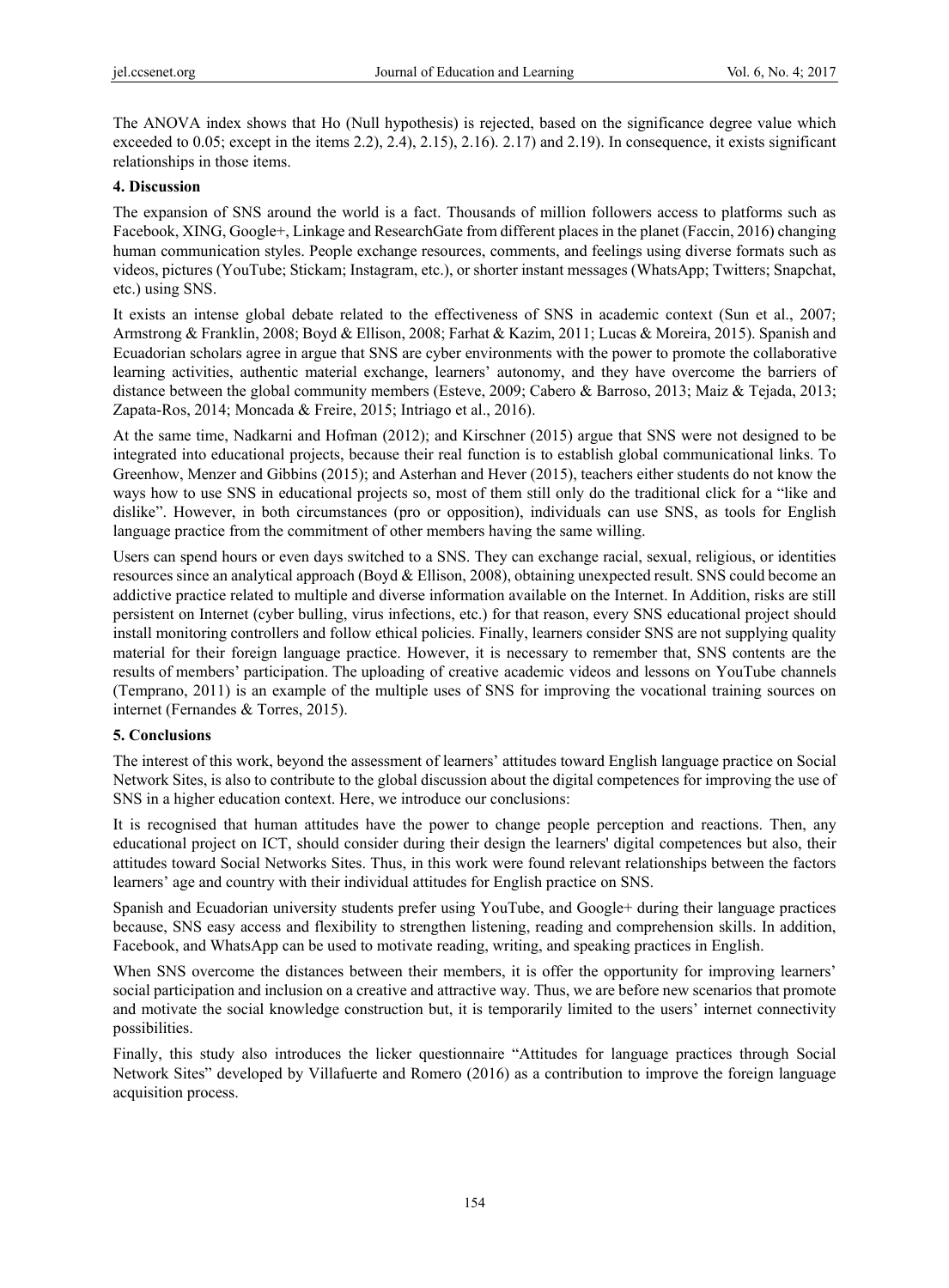#### **References**

- Aguaded, I. (2013). *El Programa «Media» de la Comisión Europea, apoyo internacional a la educación en medios*. Comunicar No. 30.
- Ahmad, A. (2011). A Short Description of Social Networking Websites and Its Uses. *International Journal of Advanced Computer Science and Applications*, *2*(2). https://doi.org/10.14569/IJACSA.2011.020220
- Area, M. (2010). The process of integration and the pedagogical use of ICT in schools. *Revista de Educación*, *352*, 77-97. Retrieved February 8, 2017, from http://www.revistaeducacion.educacion.es /re352/re352\_04.pdf
- Armstrong, J., & Franklin, T. (2008). *A review of current and developing international practice in the use of social networking (Web 2.0) in higher education*. Retrieved February 7, 2017, from http://www.franklin-consulting.co.uk/LinkedDocuments/the%20use%20of%20social%20networking%20in %20HE.pdf
- Asterhan, C., & Hever, R. (2015). Learning from reading argumentative group discussions in Facebook—Rhetoric style matters. *Computers in Human Behavior*, *53*, 570-576. https://doi.org/10.1016/j.chb.2015.05.020
- Bahney, A*.* (2006). Don't talk to invisible strangers. In *New York Times*. Retrieved January 27, 2017, from http://www.nytimes.com/2006/03/09/fashion/thursdaystyles /dont-talk-to-invisible-strangers.html
- Beck, A. (2007). *Web 2.0: Konzepte, Technologie, Anwendungen*.
- Boyd, D. (2008). Why youth heart social network sites: The role of networked publics in teenage social life. In D. Buckingham (Ed.), *Youth, Identity, and Digital Media* (pp. 119-142). Cambridge, MA: MIT Press. Retrieved from http://research.fit.edu/sealevelriselibrary/documents/doc\_mgr/1006/Boyd. \_2008.\_Why\_teens\_love\_social\_media.pdf
- Boyd, D., & Ellison, N. (2008). Social Network Sites: Definition, History, and Scholarship. *Journal of Computer-Mediated Communication*, *13*, 210-230. https://doi.org/10.1111/j.1083-6101.2007.00393.x
- Boyd, D., & Heer, J. (2006). Profiles as Conversation: Networked Identity Performance on Friendster. In *Proceedings of the Hawai'i International Conference on System Sciences (HICSS-39)*. Persistent Conversation Track, Kauai, HI: IEEE Computer Society. Retrieved February 6, 2017, from http://www.danah.org/papers/HICSS2006.pdf
- Burgues, C. (2011). *Comunidades educativas, de aprendizaje y aprendizaje cooperativo: Puntos comunes y divergentes*.
- Cabero, J. (2005). Las TIC y las universidades: Retos, posibilidades y preocupaciones. *Revista de la Educación Superior*, *XXXIV*(3), 77-100. Retrieved February 8, 2017, from http://tecnologiaedu.us.es/images/stories/jca57.pdf
- Cabero, J. (2009). Tendencies for Digital Learning: From Readymade Content to Activity Centred Material Design.The Dipro 2.0 Project. *Revista de Educación a Distancia*, *32*. Retrieved February 9, 2017, from http://www.um.es/ead/red/32/cabero.pdf
- Cabero, J., Barroso, J., Llorente, M.ª C., & Marín, V. (2013). *Las redes sociales como instrumento para la formación. Percepciones de los alumnos universitarios hacia el trabajo en grupo*. Sevilla: Grupo de Investigación Didáctica, Universidad de Sevilla.
- Cevallos, I., Intriago, E., Villafuerte. J., Molina, G., & Ortega, L. (2017). Motivation and Autonomy in Learning English as Foreign Language: A Case Study of Ecuadorian College Students. *English Language Teaching*, *10*(2).
- Coll, C., Mauri, T., & Onrubia, J. (2008). Analyzing Actual Uses of ICT in Formal Educational Contexts: A Socio-Cultural Approach. *Revista Electrónica de Investigación Educativa*, *10*(1), 1-18. Retrieved February 7, 2017, from http://redie.uabc.mx/redie/article/view/177
- CRUE. (2011). *UNIVERSITIC2011: Descripción, gestión y gobierno de las TIC en el sistema Universitario Español*. Retrieved March 12, 2017, from http://www.crue.org/Documentos%20compartidos/Publicaciones/Universitic/Universitic\_2011.pdf
- Cundill, G. (2010). Monitoring social learning processes in adaptive comanagement: Three case studies from South Africa. *Ecology and Society*, *15*(3), 28. https://doi.org/10.5751/ES-03467-150328
- En Vallés, J., Álvarez, D., & Rickenmann del Castillo, R. (2011). *L'Activitat docent: Intervenció, innovació, información* (pp. 241-248). Documenta Universitaria, España.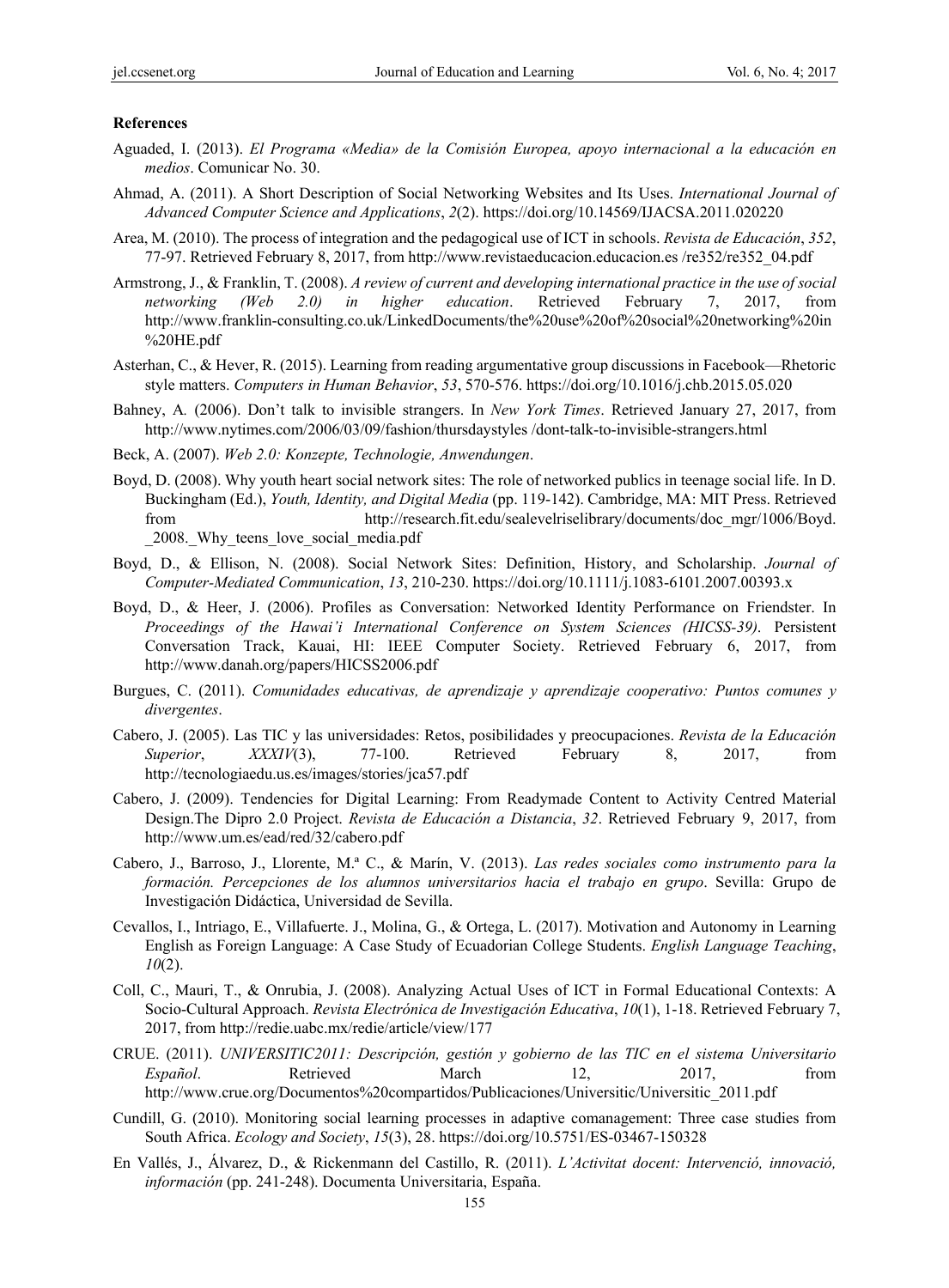- Estadista.com. (2015). *Ranking de los 20 países que más accedieron a redes sociales desde un smartphone a nivel mundial en 2015 (porcentaje de usuarios)*. Retrieved February 2, 2017, from https://es.statista.com/estadisticas/655296/usuarios-globales-que-accedieron-a-redes-sociales-desde-moviles -por-pais/
- Esteve, F. (2009). Bolonia y las TIC: De la docencia 1.0 al aprendizaje 2.0. In *Revista La cuestión universitaria*  (No. 5, pp. 59-68). Retrieved February 22, 2017, from http://www.anobium.es/docs/gc\_fichas/doc/LRSPFDzlbc.pdf
- European Commission/EACEA/Eurydice. (2015). *The European Higher Education Area in 2015: Bologna Process Implementation Report*. Luxembourg: Publications Office of the European Union. Retrieved February 6. 9, 2017, from from the state of the state of the state of the state of the state of the state of the state of the state of the state of the state of the state of the state of the state of the state of the state http://eacea.ec.europa.eu/education/eurydice/documents/thematic\_reports/182EN.pdf
- Faccin, J. (2016). *The most important Social Networks in the World-Updated list 2016*. Retrieved February 5, 2017, from http://josefacchin.com/lista-redes-sociales-mas-importantes-del-planeta/
- Farhat, J., & Kazim, S. (2011). The Role of Culture in ELT: Learners' Attitude towards the Teaching of Target Language Culture. *European Journal of Social Sciences*, *23*(4). Retrieved February 19, 2017, from https://www.researchgate.net/profile/Farhat\_Jabeen7/publication/260045647\_The\_Role\_of\_Culture\_in\_EL T\_Learners%27\_Attitude\_towards\_the\_Teaching\_of\_Target\_Language\_Culture/links/0c96052f3541a25ccc 000000/The-Role-of-Culture-in-ELT-Learners-Attitude-towards-the-Teaching-of-Target-Language-Culture. pdf
- Fasol, R. (2005). *The Sociolinguistics of Society*. Research gate. Retrieved February 14, 2017, from https://www.researchgate.net/publication/243781600\_The\_Sociolinguistics\_of\_Society
- Fernandes, J. M., & Bermejo, B. (2012). Teachers' attitudes toward ICT in good practice teaching, in schools with inclusive orientation. *Enseñanza & Teaching*, *30*, 45-61. Retrieved February 11, 2017, from https://idus.us.es/xmlui/bitstream/handle/11441/49099/Actitudes%20docentes%20hacia%20las%20TIC%2 0en%20centros%20de%20buenas%20practicas%20educativas%20con%20orientacion%20inclusiva.pdf?se quence=1&isAllowed=y
- Fernandez, J. M., & Torres, J. A. (2015). Teacher attitudes and best practices with ICT faculty Adult Continuing Education in Andalusia. *Revista Complutense de Educacion*, *26*, 33-49. Retrieved February 7, 2017, from http://revistas.ucm.es/index.php/RCED/article/view/43812 /45930
- Gobierno de Ecuador. (2011). *Fortalecimiento del Inglés, Objetivos*. En Ministerio de Educación (Oficio Nro. SENPLADES-SIP-dap-2011-655; CUP91400000.0000.372704). Retrieved June 8, 2017, from https://educacion.gob.ec/objetivos-2/
- Gonzalez, P. (2012). *La asombrosa historia de Kevin Systrom, fundador de Instagram*. Retrieved February 2, 2017, from the contract of the contract of the contract of the contract of the contract of the contract of the contract of the contract of the contract of the contract of the contract of the contract of the contract of the
	- http://instagramers.com/spanish/la-asombrosa-historia-de-kevin-systrom-fundador-de-instagram/
- Greenhow, C., Menzer, M., & Gibbins, T. (2015). Re-thinking scientific literacy: Arguing science issues in a niche Facebook application. *Computers in Human Behavior*, *53*, 593-604. https://doi.org/10.1016/j.chb.2015.06.031
- Halliday, M. (2014). Introduction to functional grammar. In *Routledge* (4th ed.). Retrieved February 9, 2017, from https://www.google.es/search?q=Halliday%2C+M.+(2005).+On+grammar&ie=utf-8&oe= utf-8&client=firefox-b&gfe\_rd=cr&ei=IIOdWPufIMip8weUkY\_IDQ
- Interactivity.org. (2007). *Twitter: Qué es y para qué sirve*? Retrieved February 2, 2017, from http://www.interactividad.org/2010/01/26/twitter-%C2%BFque-es-y-para-que-sirve/
- Intriago, E., Morales, M. A., & Soto, S. (2015). *Approaches to EFL Teaching: Curriculum, Culture, Instruction, Assessment, & Tech*. Retrieved 2016, from http://webcache.googleusercontent.com/search?q=cache:6E4YDQDj1xIJ:repositorio.utmachala.edu.ec/bitst ream/48000/6886/1/108%2520APPROACHES%2520TO%2520EFL%2520TEACHING%25204.pdf+&cd =3&hl=en&ct=clnk&gl=es
- Intriago, E., Villafuerte, J., & Morales, M. (2016). Google apps for virtual learning communities development: Strengthening english language skills in an university environment. *Revista AtoZ*, *5*(1). Retrieved December 12, 2016, from http://revistas.ufpr.br/atoz/article/view /45170/28363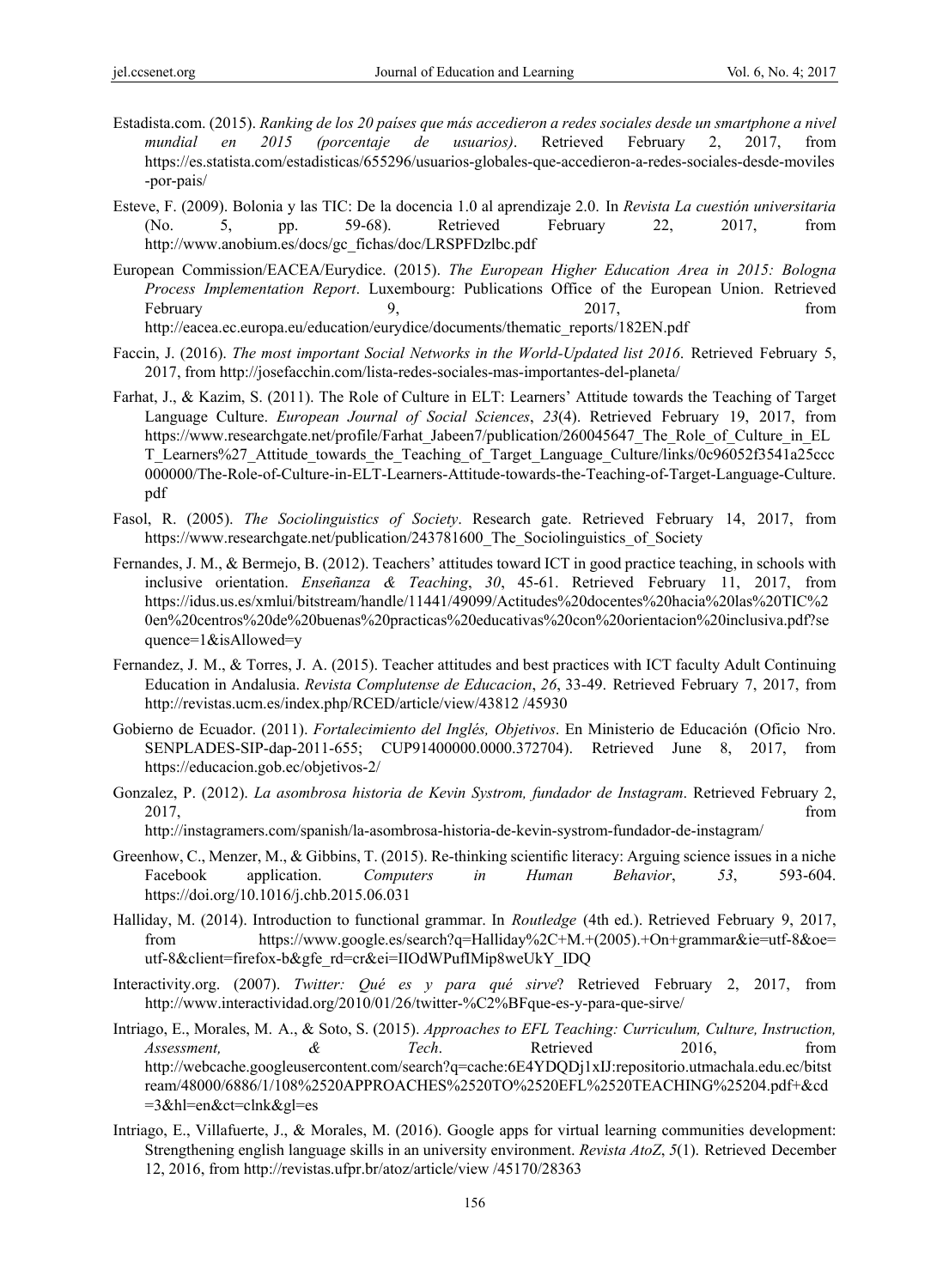- Jansen, D. (2010). Soziales Netzwerk. In *The Impact of Social Networking Sites on the Employer-Employee Relationship*. Retrieved December 9, 2016, from https://domino.fov.uni-mb.si/proceedings.nsf/0/629623964b656aadc12578f900813f07/\$FILE/P19\_Martens en.pdf
- Kirschner, P. (2015). Facebook as learning platform: Argument superhighway or dead-end street. *Computers Human Behavior*, *53*, 621-625. https://doi.org/10.1016/j.chb.2015.03.011
- Krashen, S. (2004). *The Power of Reading. Insights from research*. British Library. USA.
- Lucas, M., & Moreira, A. (2015). Using ICT to promote teachers' competences: Strategies and challenges. *EAI Endorsed Transactions on e-Learning*, *15*(5), e1. https://doi.org/10.4108/el.2.5.e1
- Maiz, I., & Tejada, E. (2013). *La utilización de las redes sociales desde una perspectiva educativa en Ana Vásquez-Martínez y Julio Cabero-Almenara (2014)*. Las redes sociales aplicadas a la formación. Retrieved October 26, 2016, from http://revistas.ucm.es/index.php/RCED/article/view/47078/45942
- Martensen, M., Börgmann, K., & Bick, M. (2011). The Impact of Social Networking Sites on the Employer-Employee Relationship. In *24th Bled eConference eFuture: Creating Solutions for the Individual, Organisations and Society*. Retrieved 2016, from http://revistas.ucm.es/index.php/RCED/article/view/47078/45942https://domino.fov.uni-mb.si/proceedings. nsf/0/629623964b656aadc12578f900813f07/\$FILE/P19\_Martensen.pdf
- Moncada, R., & Freire, R. (2015). *El vínculo de los jóvenes entre 14 y 18 años de Quito, Ecuador con las redes sociales*.
- Muro, M., & Jeffrey, P. (2008). A critical review of the theory and application of social learning in participatory natural resource management. *Journal of Environmental Planning and Management*, *51*, 325-344. https://doi.org/10.1080/09640560801977190
- Nadkarni, A., & Hofman, S. (2012). *Why do people use facebook*? National Institute of Health. Retrieved February 9, 2017, from https://www.ncbi.nlm.nih.gov/pmc/articles/PMC3335399/
- Piccoli, G., Ahmad, R., & Ives, B. (2001). Web-Based Virtual Learning Environments: A Research Framework and a Preliminary Assessment of Effectiveness in Basic IT Skills Training. *MIS Quarterly*, *25*(4), 401-426. https://doi.org/10.2307/3250989
- Reed, M., Evely, C., Cundill, G., Fazey, I., Glass, J., Laing, A., ... Stringer, L. (2010). What is social learning? *Ecology and Society*. Retrieved February 6, 2017, from https://researchrepository.standrews.ac.uk/bitstream/handle/10023/1624/Fazey2010EcologySociety15WhatI sSocialLearning.pdf?sequence=1&isAllowed=y
- Ricoy, M. C., & Couto, M. J. (2012). The approach to the professional context as a motive to investigate about ICT: A qualitative study. *Revista Complutense de Educación*, *23*(2), 443-446. Retrieved February 7, 2017, from https://revistas.ucm.es/index.php/RCED/article/download/40037/38475+&cd=1&hl=en&ct=clnk&gl=es&cl ient=
- Sainz, L. (2014). *Facebook, 10 años de "Me gusta"*. Retrieved February 2, 2017, from http://www.eitb.eus/es/noticias/tecnologia/detalle/1961318/facebook-aniversario--cuando-nacio-quien-lo-cr eo
- Salinas, J. (2001). *El rol del profesor en la transicion de la enseñanza presencial al aprendizaje on line*.
- Schalk, A. (2010). *El impacto de las TIC en la educación*. Retrieved February 3, 2017, from http://unesdoc.unesco.org/images/0019/001905/190555s.pdf
- Seely, J. (2012). Symposium and public lecture. In *Learning in and for the 21st Century*. Retrieved February 22, 2017, from http://www.johnseelybrown.com/CJKoh.pdf
- Sun, P., Tsai, R., Finger, G., Chen, Y., & Yeh, D. (2007). What drives a successful e-Learning? An empirical investigation of the critical factors influencing learner satisfaction. In *Computers and Education*. Retrieved January 9, 2017, from http://www.water-msc.org/en/knowledge\_base/successful\_e\_learning.pdf
- Temprano, A. (2011). *Las TIC en la enseñanza bilingüe*. Recursos prácticos para la creación de actividades interactivas y motivadoras, Editorial Mad, Eduforma, España.
- Thomas, D., & Brown, J. (2011). *A new culture of learning*. Retrieved December 9, 2016, from http://www.newcultureoflearning.com/newcultureoflearning.pdf